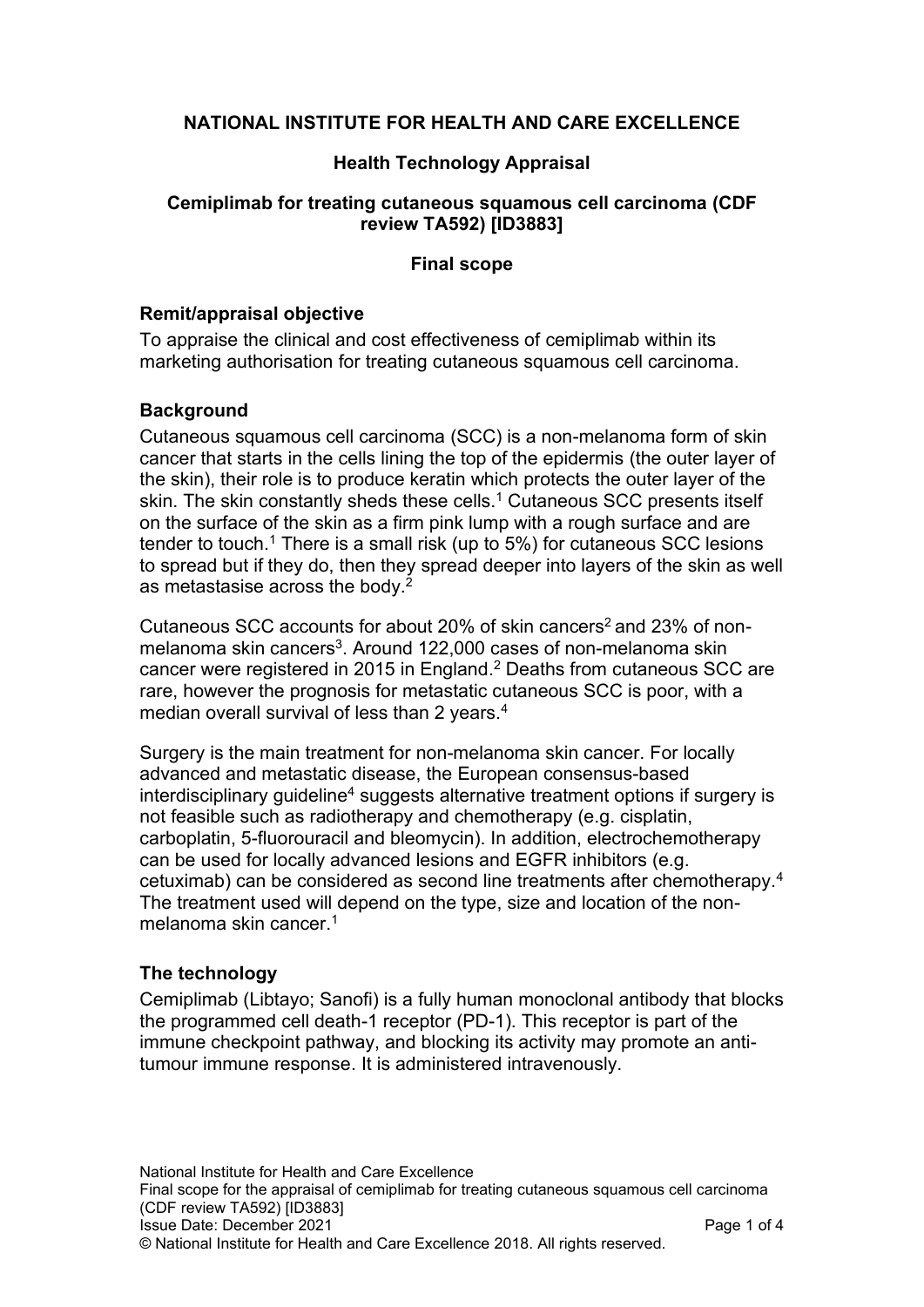Cemiplimab has a marketing authorisation for the treatment of adult patients with metastatic or locally advanced cutaneous squamous cell carcinoma who are not candidates for curative surgery or curative radiation.

| <b>Intervention</b>         | Cemiplimab                                                                                                                                                                                                                                                                                                                                                                                                                                                                              |
|-----------------------------|-----------------------------------------------------------------------------------------------------------------------------------------------------------------------------------------------------------------------------------------------------------------------------------------------------------------------------------------------------------------------------------------------------------------------------------------------------------------------------------------|
| <b>Population</b>           | People with metastatic cutaneous squamous cell<br>carcinoma or locally advanced cutaneous squamous cell<br>carcinoma in whom there is no curative local therapy.                                                                                                                                                                                                                                                                                                                        |
| <b>Comparators</b>          | Best supportive care<br>$\bullet$<br>Chemotherapy (such as platinum based<br>chemotherapy and fluorouracil)                                                                                                                                                                                                                                                                                                                                                                             |
| <b>Outcomes</b>             | The outcome measures to be considered include:<br>progression-free survival<br>overall survival<br>response rate<br>duration of response<br>adverse effects of treatment<br>health-related quality of life.                                                                                                                                                                                                                                                                             |
| <b>Economic</b><br>analysis | The reference case stipulates that the cost effectiveness<br>of treatments should be expressed in terms of<br>incremental cost per quality-adjusted life year.<br>The reference case stipulates that the time horizon for<br>estimating clinical and cost effectiveness should be<br>sufficiently long to reflect any differences in costs or<br>outcomes between the technologies being compared.<br>Costs will be considered from an NHS and Personal<br>Social Services perspective. |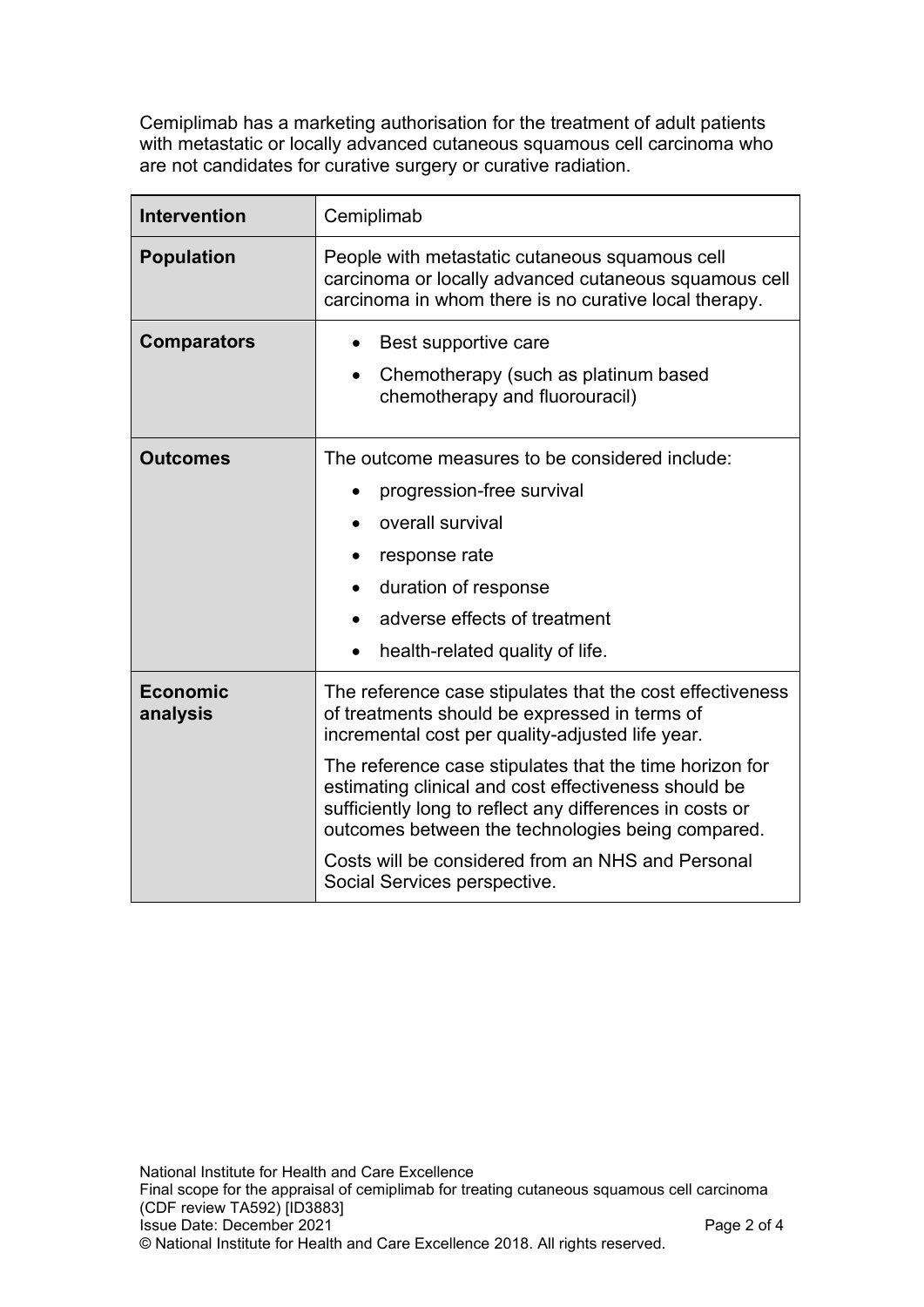| <b>Other</b><br>considerations                                        | If the evidence allows the following subgroups will be<br>considered. These include:                                                                                                                                                                 |
|-----------------------------------------------------------------------|------------------------------------------------------------------------------------------------------------------------------------------------------------------------------------------------------------------------------------------------------|
|                                                                       | people with metastatic cutaneous squamous cell<br>carcinoma, and                                                                                                                                                                                     |
|                                                                       | people with locally advanced cutaneous<br>squamous cell carcinoma for whom there is no<br>curative local therapy.                                                                                                                                    |
|                                                                       | Guidance will only be issued in accordance with the<br>marketing authorisation.                                                                                                                                                                      |
|                                                                       | Where the wording of the therapeutic indication does not<br>include specific treatment combinations, guidance will<br>be issued only in the context of the evidence that has<br>underpinned the marketing authorisation granted by the<br>regulator. |
| <b>Related NICE</b><br>recommendations<br>and NICE<br><b>Pathways</b> | <b>Related Guidelines:</b><br>Improving outcomes for people with skin tumours<br>including melanoma (2006) NICE cancer service<br>guideline CSG8 Review date: March 2018                                                                             |
|                                                                       | <b>Related Diagnostics guidance:</b><br>VivaScope 1500 and 3000 imaging systems for<br>detecting skin cancer lesions (2015) NICE<br>diagnosticsguidance DG19                                                                                         |
|                                                                       | Related Medical Technologies guidance:<br>Ambulight PDT for the treatment of non-melanoma skin<br>cancer (2011) NICE medical technologies guidance<br>MTG6                                                                                           |
|                                                                       | <b>Related Interventional Procedures:</b><br><b>Electrochemotherapy for primary basal cell carcinoma</b><br>and primary squamous cell carcinoma (2014) NICE<br>interventional procedures guidance IPG478                                             |
|                                                                       | Photodynamic therapy for non-melanoma skin tumours<br>(including premalignant and primary non-metastatic skin<br>lesions) (2006) NICE interventional procedures<br>quidance IPG155                                                                   |
|                                                                       | <b>Related Public Health Guidelines:</b><br>Skin cancer prevention (2011) NICE guideline PH32<br>Last updated: February 2016                                                                                                                         |
|                                                                       | <b>Related Quality Standards:</b><br>Skin cancer (2016) NICE quality standard QS130                                                                                                                                                                  |
|                                                                       | http://www.nice.org.uk/guidance/qualitystandards/quality<br>standards.jsp                                                                                                                                                                            |

National Institute for Health and Care Excellence